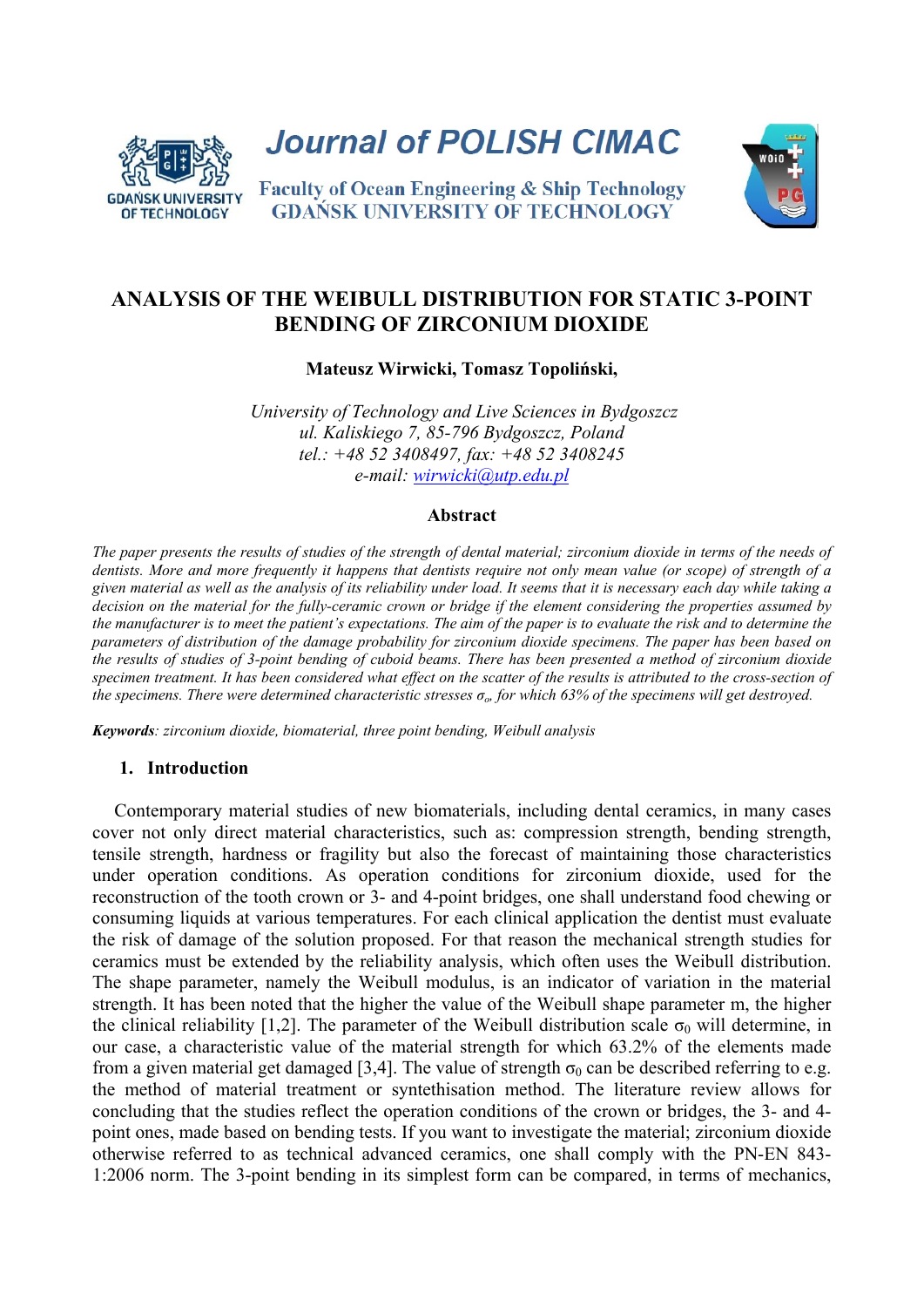for two construction elements working: teeth for chewing process in the oral cavity. On the dental market there are dental ceramics of various generations. The study of bending strength for ceramics, namely zirconium dioxide, is to help to evaluate the risk and the damage probability considerably. The study of bending strength is also an important criterion of clinical applicability of ceramic materials and it is especially important while facing a very fast development of ceramic materials.

The aim of this paper is to evaluate the risk and the damage probability for zirconium dioxide used in dental surgeries.

### **2. Material and method**

The research involved the use of material under trade name Cyrkon Lava manufactured by 3M used to create crowns and bridges following the CAD/CAM technology. The material supplied by the producer was been cut-in with the circular saw provided by Buehler ISOMET 5000 [POLAND] into smaller blocks 25 mm x 16mm x 1.87mm in size. The elements are exposed to laser-cutting using Alfalas WS [POLAND] with the laser settings not allowing for zirconium dioxide overheating. From the cut made that way one receives 8 specimens 1.87mm x 1.87mm x 15mm in size. Then the specimens are sent to the manufacturer-licensed laboratory in which sinterization takes place. Sinterization in a special oven at the temperature of 1410°C took 8 hours. During that time there occurs technological shrinkage of the entire crown accounting for about 20% of the crown volume. The material after sinterization is snow-white and shows a significant increase in the mechanical properties parameters. Fig. 2 presents the geometry of the specimens after the process of sinterization. After synthetization one receives specimens for tests about 1.5 mm x 1.5 mm x 12 mm in size.



*Fig. 1. Specimens geometry* 

The material tested in dental clinics is used to make single crowns, 3- and 4-point bridges and implant connectors. The advantage of the zirconium dioxide is high strength, excellent and natural aesthetics. The material also ha a very good translucency and biocompatibility and its structure shows a lack of metals. When providing functional descriptions it is considered dental ceramics for the representatives of which in Table 1, against the density, the basic mechanical parameters are given. Interestingly, the materials broken down in the table, except for zirconium dioxide, must be placed – surface-welded on meal cups and only when the crowns are prepared that way etc. they can be glued to the natural tooth.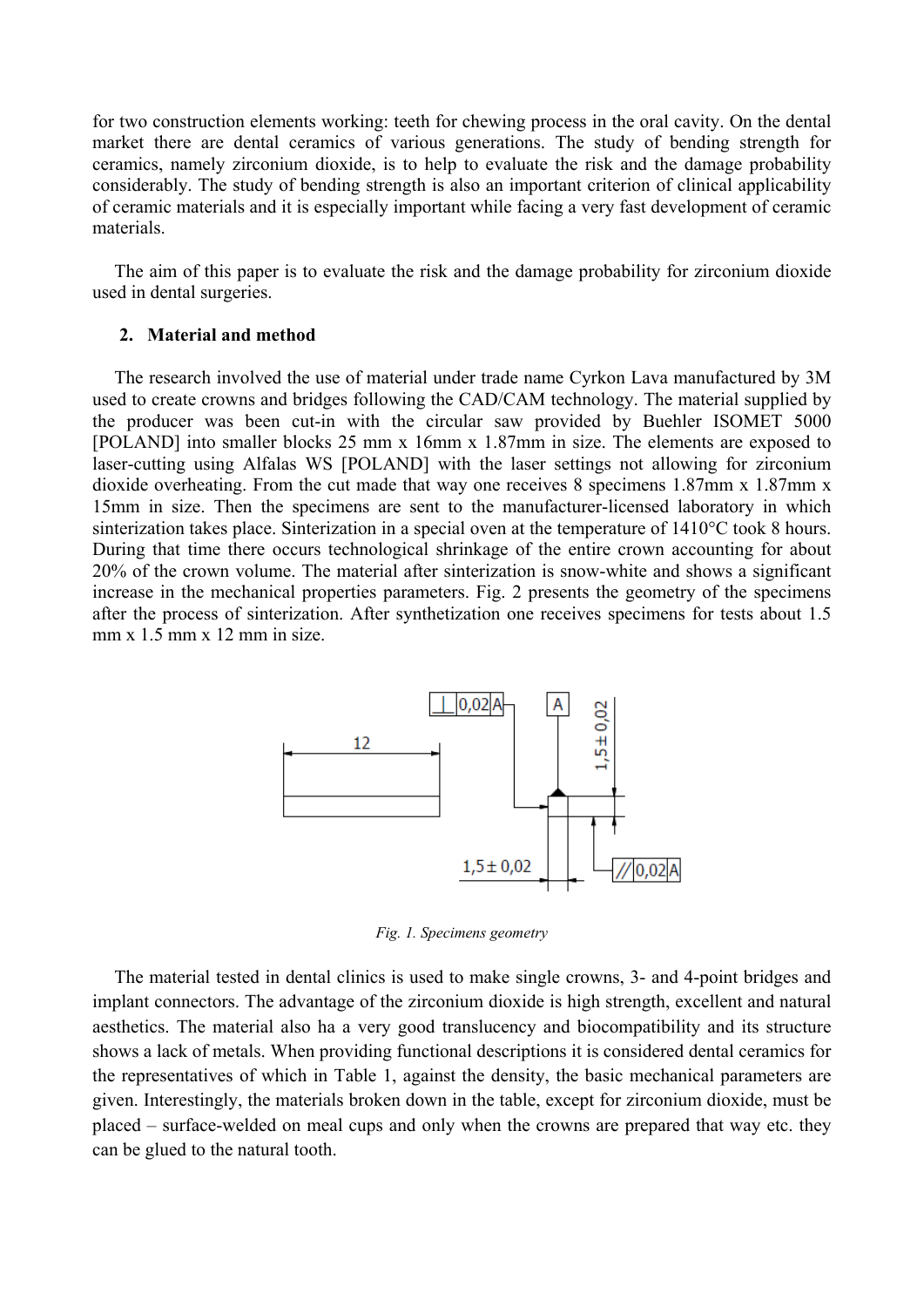| Ceramics             | Bending strength | Vickers hardness | Density      |  |
|----------------------|------------------|------------------|--------------|--|
|                      | [MPa]            | [GPa]            | $(g/cm^3)$   |  |
| Reinforced with mica | $71 - 107$       | $3.72 - 4.46$    | 2.56         |  |
| Reinforced with      | $109 - 154$      | $6.57 - 6.67$    | 2.50         |  |
| leucite              |                  |                  |              |  |
| Aluminium trioxide   | $601 - 687$      |                  | 2.47         |  |
| Zirconium dioxide    | $840 - 1200$     | $12.17 - 13.70$  | $5.56 - 6.1$ |  |

*Table 1. Mechanical properties of selected dental ceramics*

#### **Static bending strength study**

The studies of bending strength were performed compliant with the PN-EN 843-1:2006 norm. The norm provides the guidelines how to make a specimen of an assumed geometry, perform research for 3- and 4-point bending and to make auxiliary devices during strength testing. Thirty specimens to be tested were made in a form of cuboid beams 1.5mm x 1.5mm x 12mm in size. The 3-point bending study was performed using the strength testing machine Instron 8874 with the use of strain dynamometer with the measurement range of  $\pm$ 5kN. The speed of the dislocation of the upper arm (machine actuator) was 0.5 mm/min, which made it possible to meet the normative guideline that the time of the specimen load until breaking should fall within the range from 5 to 15s. The beams of the support tangent to the specimen corresponded to 1.5 of the specimen thickness, which is also a normative requirement.

Breaking stresses have been calculated from the following formula:

$$
\sigma_f = \frac{3Fl}{2bh^2}
$$

where:

- $\sigma_f$  breaking stress in [MPa];
- $F$  maximum force upon breaking in [N];
- b specimen width in [mm], mean for three records;
- h specimen thickness expressed in [mm], mean for three records;
- l distance between the centres of external supporting rollers in [mm] [5].

Fig. 2 demonstrates the plot of the damage probability in the normal distribution network. A high value of the coefficient of determination clearly points to the possibility of making assumption that the variation in strength undergoes normal distribution. The analysis used the results reported in the studies for 23 specimens, compliant with the norm described, 7 results have been rejected as deviating.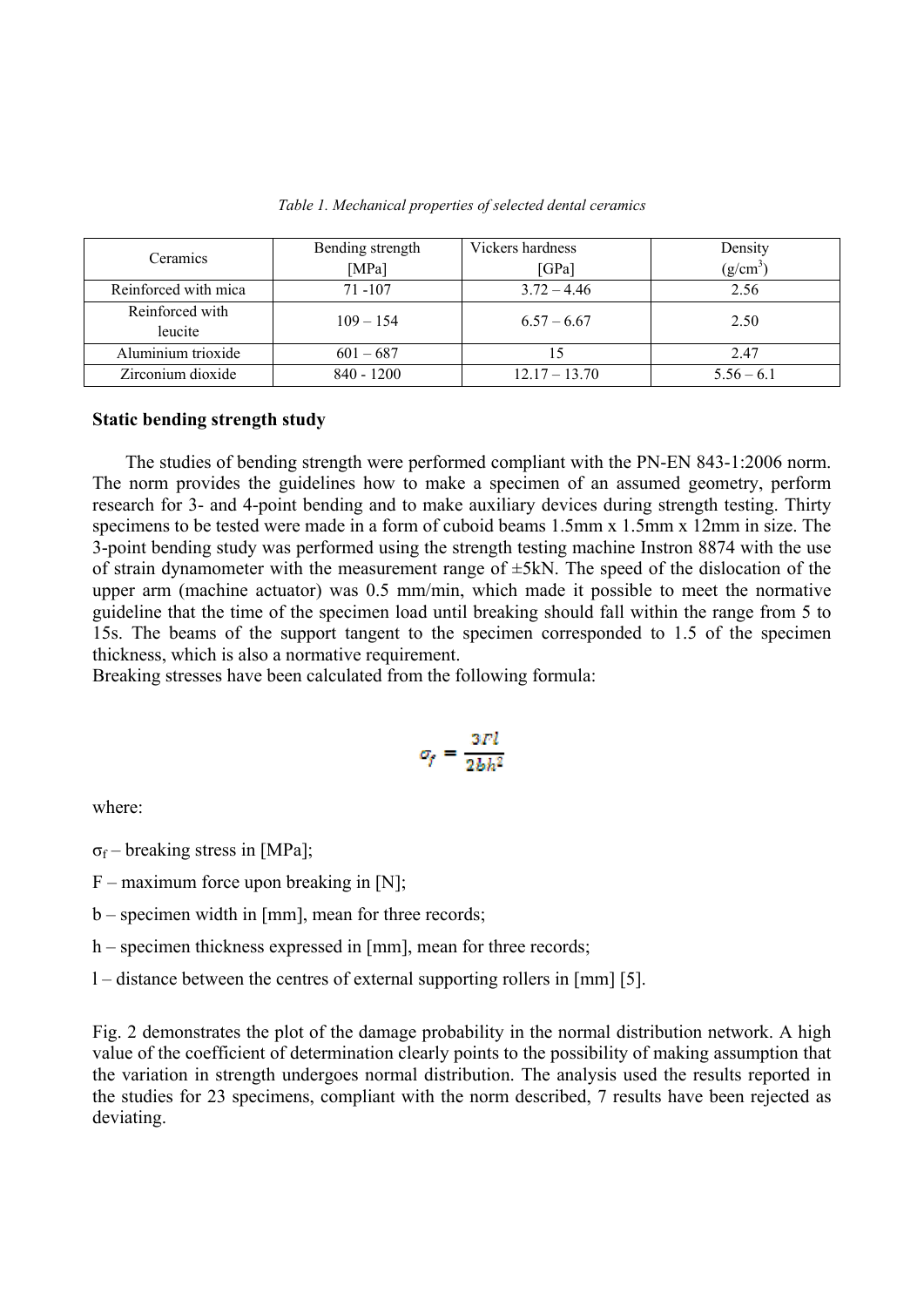

*Fig. 2. Specimen damage probability.* 

Table 2 presents the results from the static 3-point bending test. One can note a considerable scatter of the results. An attempt has been made to identify the dependence between the crosssection of the specimen and the values received. No such dependence was observed.



*Fig. 3. Dependence of the break force to the coefficient of strength of the cross-section to bending.* 

Quite a high scatter of the results can suggest that other factors were essential, including a considerable shrinkage of the material, heating and cooling pattern or material homogeneity.

| Range of breaking stresses   Mean value   Standard deviation   Relative standard deviation |        |         |     |
|--------------------------------------------------------------------------------------------|--------|---------|-----|
| $817 \div 1134 MPa$                                                                        | 986MPa | 78.3MPa | 8 % |

*Table 2. Results of static 3-point bending studies*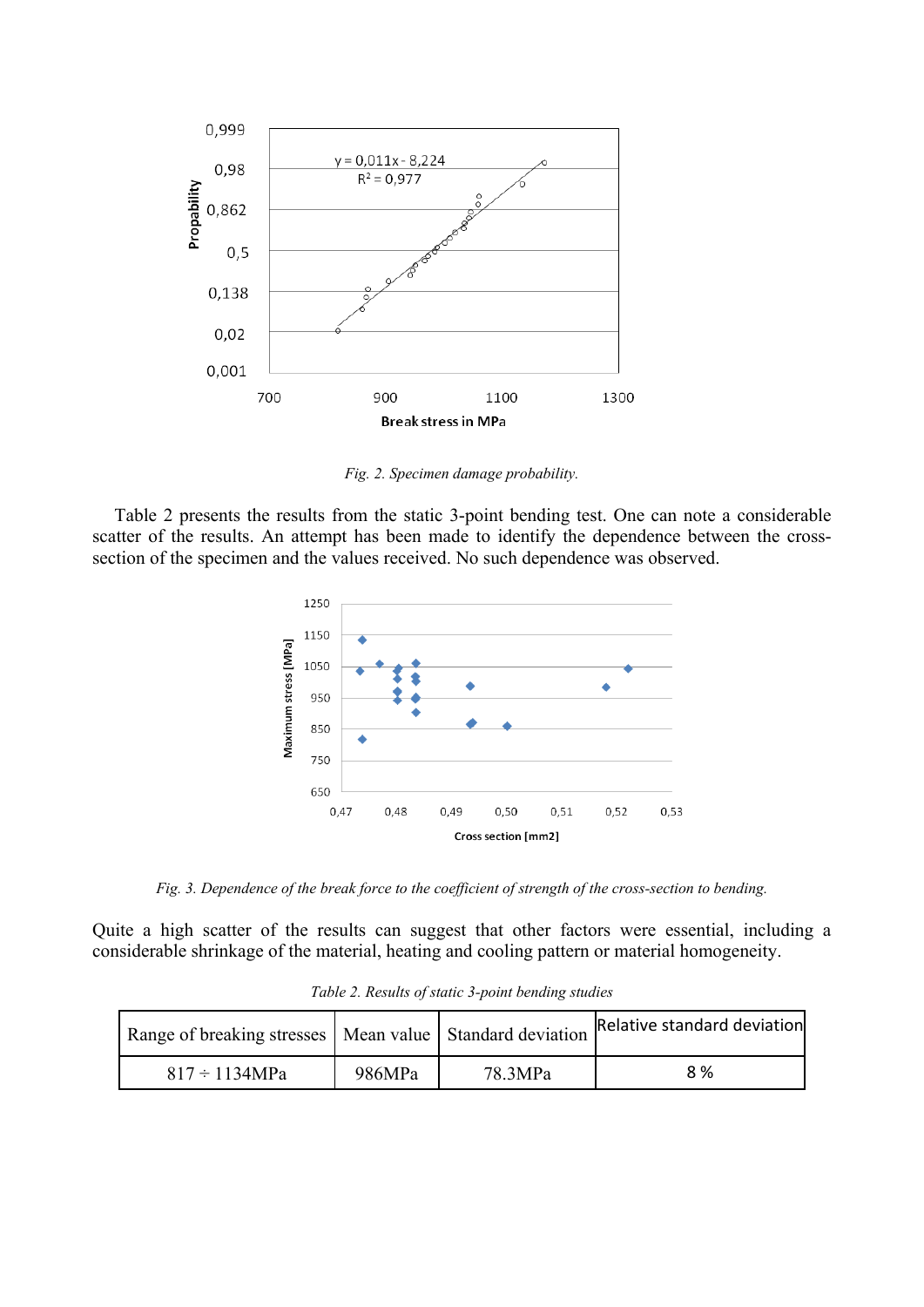#### **Weibull analysis**

The reliability analysis of the zirconium dioxide ceramics was performed using the Weibull distribution based on the guidelines provided for in PN-EN 843-5:2006. Distribution function  $P_f$ of the Weibull distribution is described with the following relationship:

$$
\text{P}_\text{i}\text{=1-exp}\bigg[-N\left(\frac{\sigma-\sigma_u}{\sigma_o}\right)^m\bigg]
$$

where:

 $P_f$  – damage probability; N – specimen number; σ – breaking stresses; σ<sub>u</sub> – location parameter; σ<sub>o</sub>  $-$  size parameter; m  $-$  shape parameter; e  $-$  constant  $= 2.718...$  [6].

Table 3 presents the number of specimen N, characteristic strength  $\sigma_0$ , coefficient of determination  $R^2$  and the Weibull modulus m for zirconium dioxide Lava provided by 3M.

*Table 3. Breakdown of results for the analysis of the Weibull distribution* 

|   | υ <sub>0</sub> |       | $\sim$<br>ш |
|---|----------------|-------|-------------|
| ∼ | 1026,7         | 0,955 | . .         |

Fig. 3 presents the plot of linear approximation after the logarithmic conversion of the strength results into 3-point bending, the regression equation and the coefficient of determination are presented.



*Fig. 4. Approximation of the distribution of probability of strength to 3-point bending of zirconium dioxide* 

Fig 4 presents the plot of empirical function of reliability; the Weibull distribution functions and in terms of bending strength. The plot shows an additional line of damage probability  $P_f$  – 0.632 which corresponds to strength  $\sigma_{o}$ .